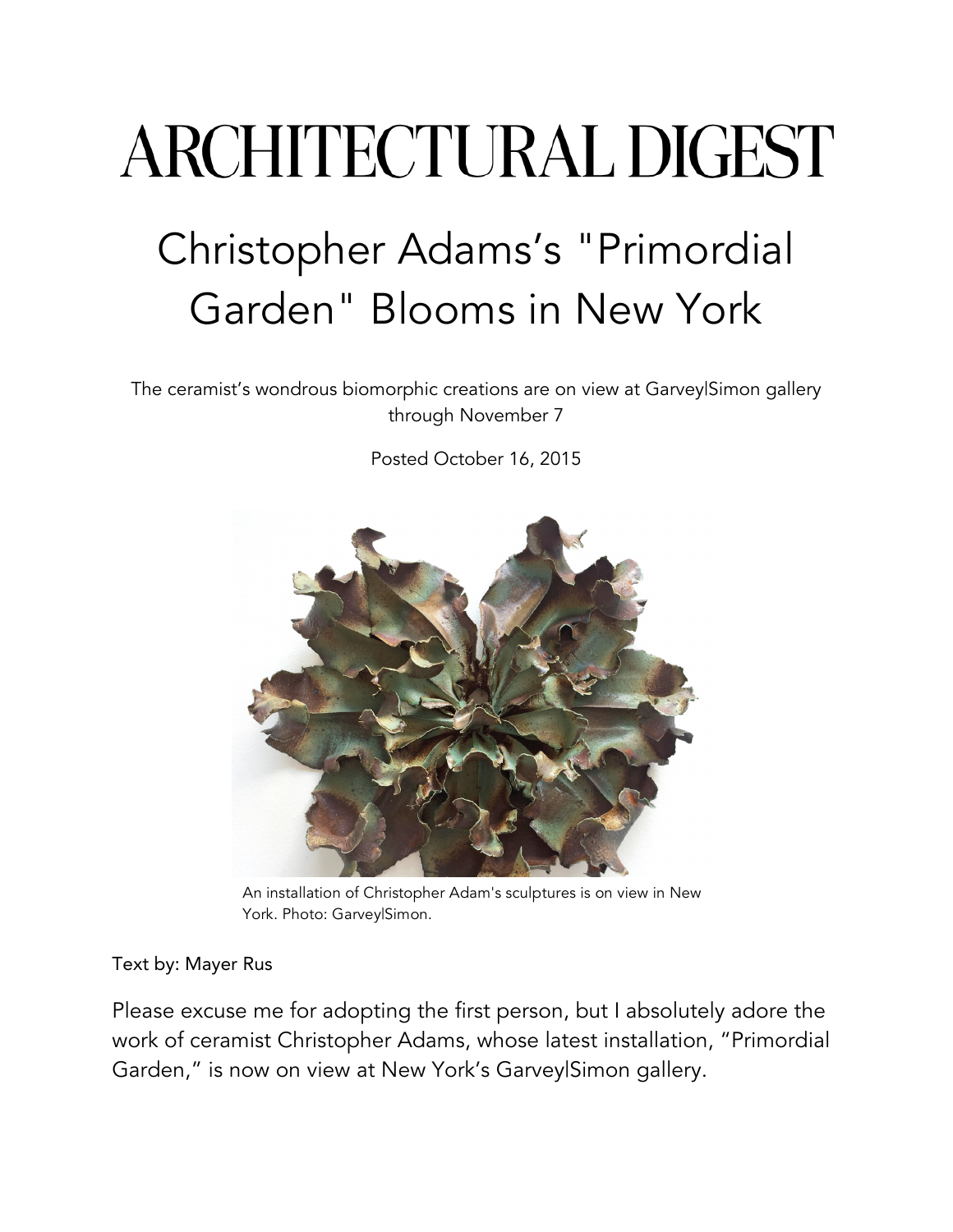For those unfamiliar with his astonishing oeuvre, Adams creates biomorphic abstractions that suggest leafy organisms, alien horticulture, and cosmic spores. Marrying formal esotericism with sublime glazes, his botanica magnifica draw inspiration from Adams's studies in organismic and evolutionary biology at Harvard as well as his graduate work at the Columbia University College of Physicians and Surgeons.



Untitled, 2015. Photo: Garvey|Simon.

Oh, did I not mention that he's also a practicing dermatologist in Boston, specializing in cancers of the skin? Any artificial distinctions between science and art, however, evaporate in the presence of Adams's kaleidoscopic wall-hung installations. Wonder is perhaps *le mot juste*.